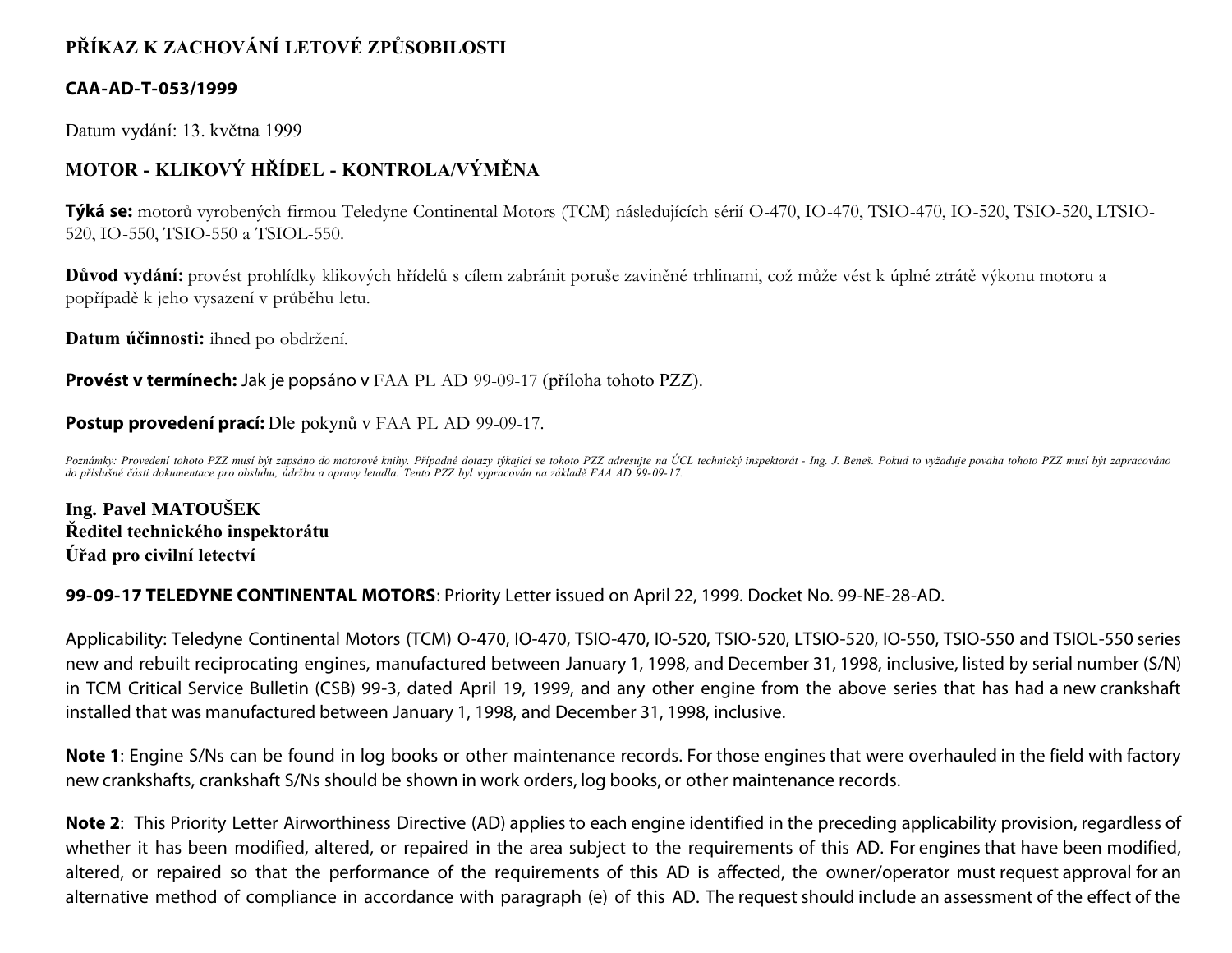modification, alteration, or repair on the unsafe condition addressed by this AD; and, if the unsafe condition has not been eliminated, the request should include specific proposed actions to address it.

Compliance: Required as indicated, unless accomplished previously.

To prevent crankshaft failure due to No. 2 and No. 5 cheek cracks, which could result in total engine power loss, in-flight engine failure, and possible forced landing, accomplish the following:

(a) For those engines listed by S/N on pages 3 through 12 of TCM CSB 99-3 dated April 19, 1999, with 300 hours or less time-in-service (TIS) upon receipt of this priority letter AD, perform the crankshaft visual and ultrasonic (UT) inspections within 10 hours TIS after receipt of this priority letter AD, in accordance with sections A and B of TCM CSB 99-3, dated April 19, 1999. These inspections must be performed by TCM representatives.

(1) If a crack is found, replace the crankshaft with a serviceable crankshaft of the same part number (P/N) prior to further flight.

(2) If no crack is found, reassemble the engine and return it to service.

(b) For those engines listed by S/N on pages 3 through 12 of TCM CSB 99-3, dated April 19, 1999, with more than 300 hours TIS upon receipt of this priority letter AD, perform the crankshaft visual and UT inspections at the next maintenance event, or within 50 hours TIS after receipt of this priority letter AD, whichever occurs first, in accordance with sections A and B of TCM CSB 99-3, dated April 19, 1999. These inspections must be performed by TCM representatives.

(1) If a crack is found, replace the crankshaft with a serviceable crankshaft of the same P/N prior to further flight.

(2) If no crack is found, reassemble the engine and return it to service.

(c) For any other engine with a crankshaft installed that was manufactured between January 1, 1998, and December 31, 1998, with 300 hours or less TIS upon receipt of this priority letter AD, perform the crankshaft visual and UT inspections within 10 hours TIS after receipt of this priority letter AD, in accordance with sections A and B of TCM CSB 99-3, dated April 19, 1999. These inspections must be performed by TCM representatives.

(1) If a crack is found, replace the crankshaft with a serviceable crankshaft of the same P/N prior to further flight.

(2) If no crack is found, reassemble the engine and return it to service.

(d) For any other engine with a crankshaft installed that was manufactured between January 1, 1998, and December 31, 1998, with more than 300 hours TIS upon receipt of this priority letter AD, perform the crankshaft visual and UT inspections at the next maintenance event, or within 50 hours TIS after receipt of this priority letter AD, whichever occurs first, in accordance with sections A and B of TCM CSB 99-3, dated April 19, 1999. These inspections must be performed by TCM representatives.

(1) If a crack is found, replace the crankshaft with a serviceable crankshaft of the same P/N prior to further flight.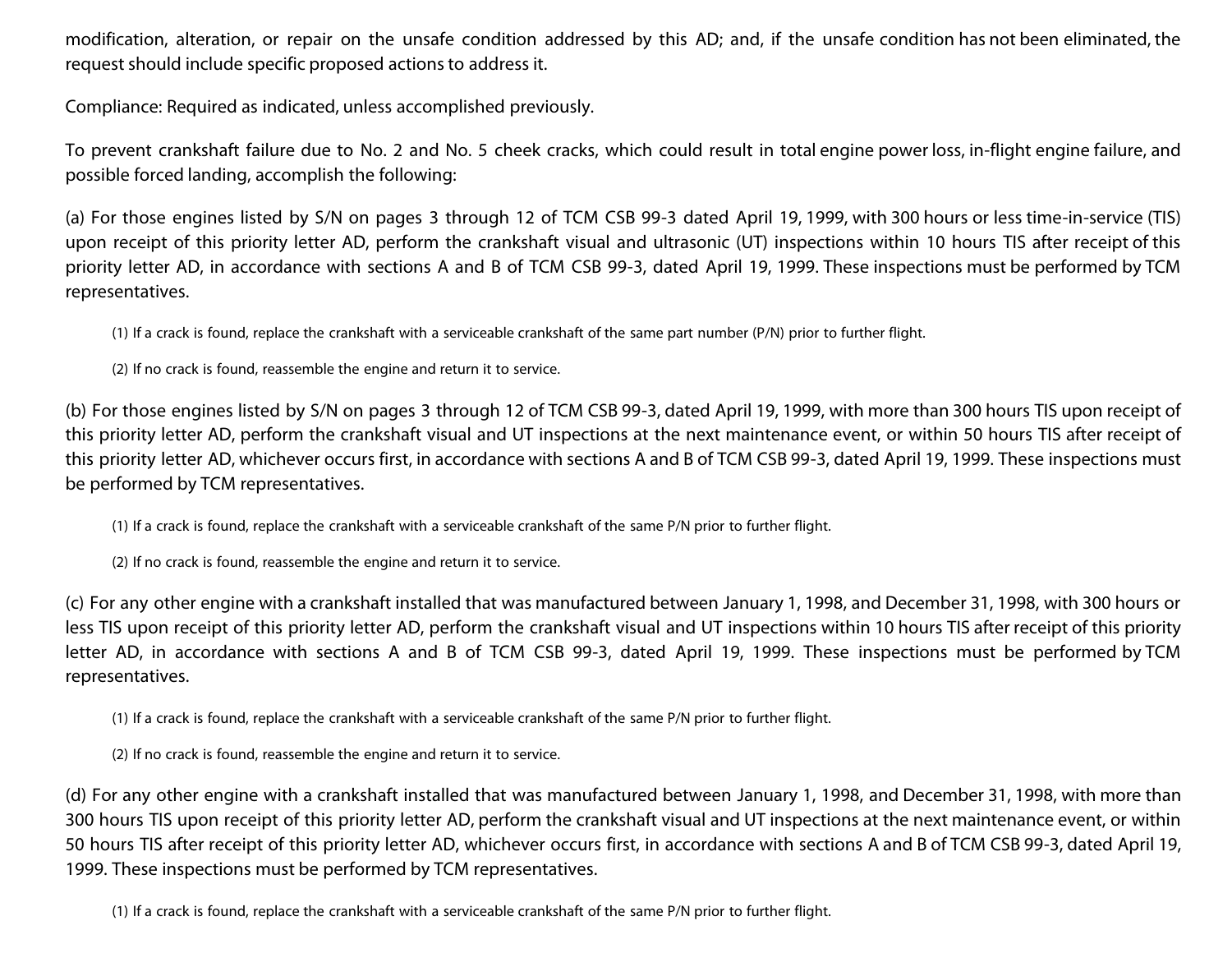(2) If no crack is found, reassemble the engine and return it to service.

**Note 3:** Engines and crankshafts that are the subject of this priority letter AD were manufactured between January 1, 1998, and December 31, 1998, inclusive. Purchase and delivery dates of engines/crankshafts produced in December 1998 could have been in the January/February 1999 time frame and are therefore affected by this AD. Likewise, engines/crankshafts purchased/delivered in January/February 1998 could have been December 1997 production and are not affected by this AD. Use the S/N of the engine or crankshaft to determine applicability: engine S/Ns are listed in TCM CSB 99-3, dated April 19, 1999, while the crankshafts, not listed by S/N, were manufactured during 1998. See Note 4 for information on identifying crankshafts.

**Note 4:** The following information is provided to avoid confusion in crankshaft S/N interpretation. A typical crankshaft S/N could be C229805N. The first letter is the month of manufacture beginning with A – January and ending with L – December; therefore, C is March. The next two digits are the day of the month; in this example, the 22<sup>nd</sup>. The next two digits are the year; in this example 1998. The final two digits are the sequential number of the crankshaft for a given day; in the example, this was the 5<sup>th</sup> crankshaft produced that day. The final letter, "N", identifies this as a crankshaft S/N. Therefore, for this example: we have the 5<sup>th</sup> crankshaft produced on March 22, 1998. For all practical purposes, you only need look for the year, i.e. 98 (fourth and fifth positions in the S/N sequence) because that will determine AD effectivity. The crankshaft S/N is stamped on the edge of the propeller flange.

**Note 5:** The engine S/Ns listed in TCM CSB 99-3 contain only the numerical portion of the S/N. Rebuilt engines will have the letter "R" at the end of the six digit numerical portion while new engines use only the six digit numerical sequence.

(e) An alternative method of compliance or adjustment of the compliance time that provides an acceptable level of safety may be used if approved by the Manager, Atlanta Aircraft Certification Office. Operators shall submit their requests through an appropriate FAA Principal Maintenance Inspector, who may add comments and then send it to the Manager, Atlanta Aircraft Certification Office.

**Note 6**: Information concerning the existence of approved alternative methods of compliance with this airworthiness directive, if any, may be obtained from the Atlanta Aircraft Certification Office.

(f) Special flight permits may be issued in accordance with sections 21.197 and 21.199 of the Federal Aviation Regulations (14 CFR 21.197 and 21.199) to operate the aircraft to a location where the requirements of this AD can be accomplished.

(g) Copies of the applicable service information may be obtained from Teledyne Continental Motors, PO Box 90, Mobile, AL 36601; telephone toll free (888) 200-7565. This information may be examined at the FAA, New England Region, Office of the Regional Counsel, 12 New England Executive Park, Burlington, MA.

(h) Priority Letter AD 99-09-17, issued April 22, 1999, becomes effective upon receipt.

FOR FURTHER INFORMATION CONTACT: